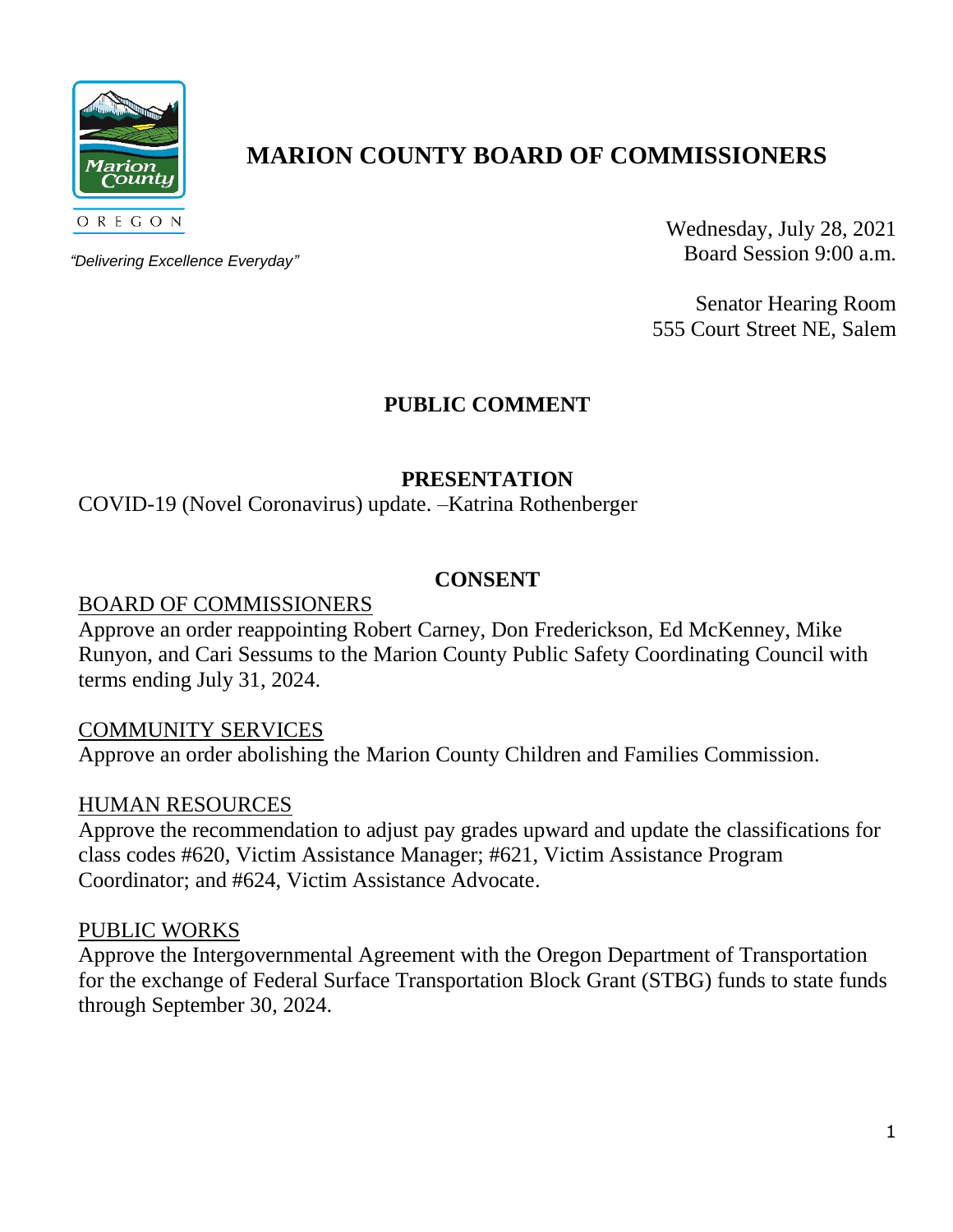Approve Amendment #1 to the incoming funds Intergovernmental Agreement with the Oregon Department of Transportation to add \$58,162.50 in federal funds for a new contract total of \$2,884,657.50 to increase the bike lane width for the Hollywood Drive Bike and Pedestrian Improvement project through August 6, 2029.

Receive notice of the Marion County Planning Commission's decision granting conceptual and detailed approval of Subdivision (SUB) Case #21-001/Steiwer Coalition, LLC.

# TREASURER'S OFFICE

Approve an order authorizing the Marion County Treasurer to invest surplus county funds in a manner that provides the best rate of return while protecting the funds and meeting cash flow needs during Fiscal Year 2021-22.

# **ACTION**

# BUSINESS SERVICES

1. Consider approval of the Contract for Services with Trane U.S., Inc. in the amount of \$178,267 for the Information Technology Server Room Replacement Project through June 30, 2022. –Terry Stoner

# COMMUNITY SERVICES

2. Consider a resolution approving a rural industrial improvement property tax exemption for Sodbuster Farms, Inc. –Tamra Goettsch

# HEALTH AND HUMAN SERVICES

3. Consider approval of the Purchase Order with Redwood Toxicology Laboratory, Inc. in the amount of \$477,860 to provide urinalysis testing services for individuals participating in Marion County Specialty Court programs retroactive from July 1, 2021, through June 30, 2023. –Jeremiah Elliot

# INFORMATION TECHNOLOGY

4. Consider approval of Amendment #1 to the Contract for Services with Siemans Industry, Inc. to add \$409,873 for a new contract total of \$459,873 for the installation of the video surveillance system at the Marion County Jail through December 31, 2021.

–Gary Christofferson and Commander Tad Larson